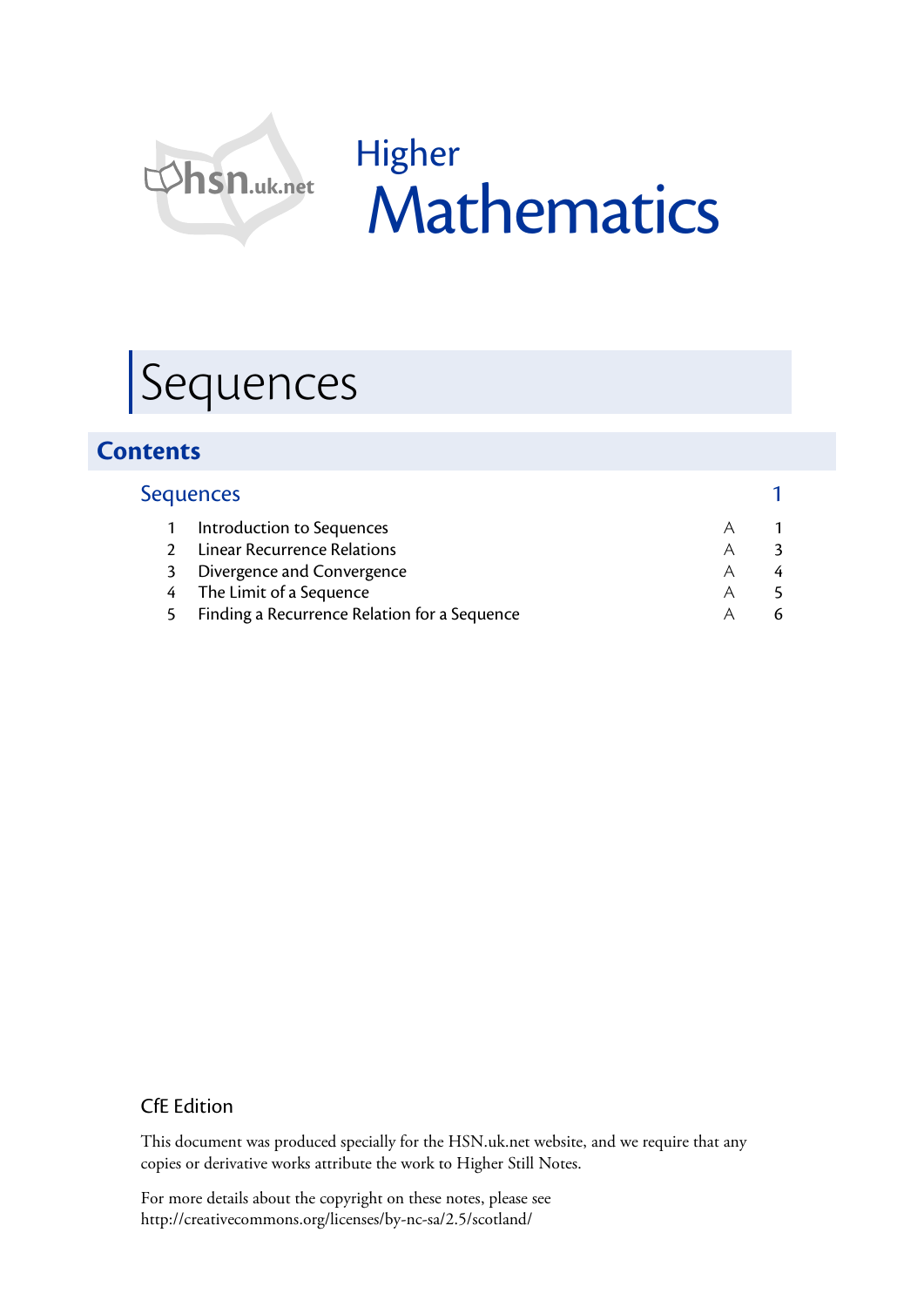## **Sequences**

## **1 Introduction to Sequences** A

A **sequence** is an ordered list of objects (usually numbers).

Usually we are interested in sequences which follow a particular pattern. For example,  $1, 2, 3, 4, 5, 6, \ldots$  is a sequence of numbers – the " $\ldots$ " just indicates that the list keeps going forever.

Writing a sequence in this way assumes that you can tell what pattern the numbers are following but this is not always clear, e.g.

```
28, 22, 19, 17\frac{1}{2}, ...
```
For this reason, we prefer to have a formula or rule which explicitly defines the terms of the sequence.

It is common to use subscript numbers to label the terms, e.g.

 $u_1, u_2, u_3, u_4, ...$ 

so that we can use  $u_n$  to represent the *n*th term.

We can then define sequences with a formula for the *n*th term. For example:

| Formula                                 | List of terms         |  |
|-----------------------------------------|-----------------------|--|
| $u_n = n$                               | 1, 2, 3, 4,           |  |
| $u_n = 2n$                              | 2, 4, 6, 8,           |  |
| $u_n = \frac{1}{2}n(n+1)$               | $1, 3, 6, 10, \ldots$ |  |
| $u_n = \cos\left(\frac{n\pi}{2}\right)$ | $0, -1, 0, 1, $       |  |

Notice that if we have a formula for *un* , it is possible to work out *any* term in the sequence. For example, you could easily find  $u_{1000}$  for any of the sequences above without having to list all the previous terms.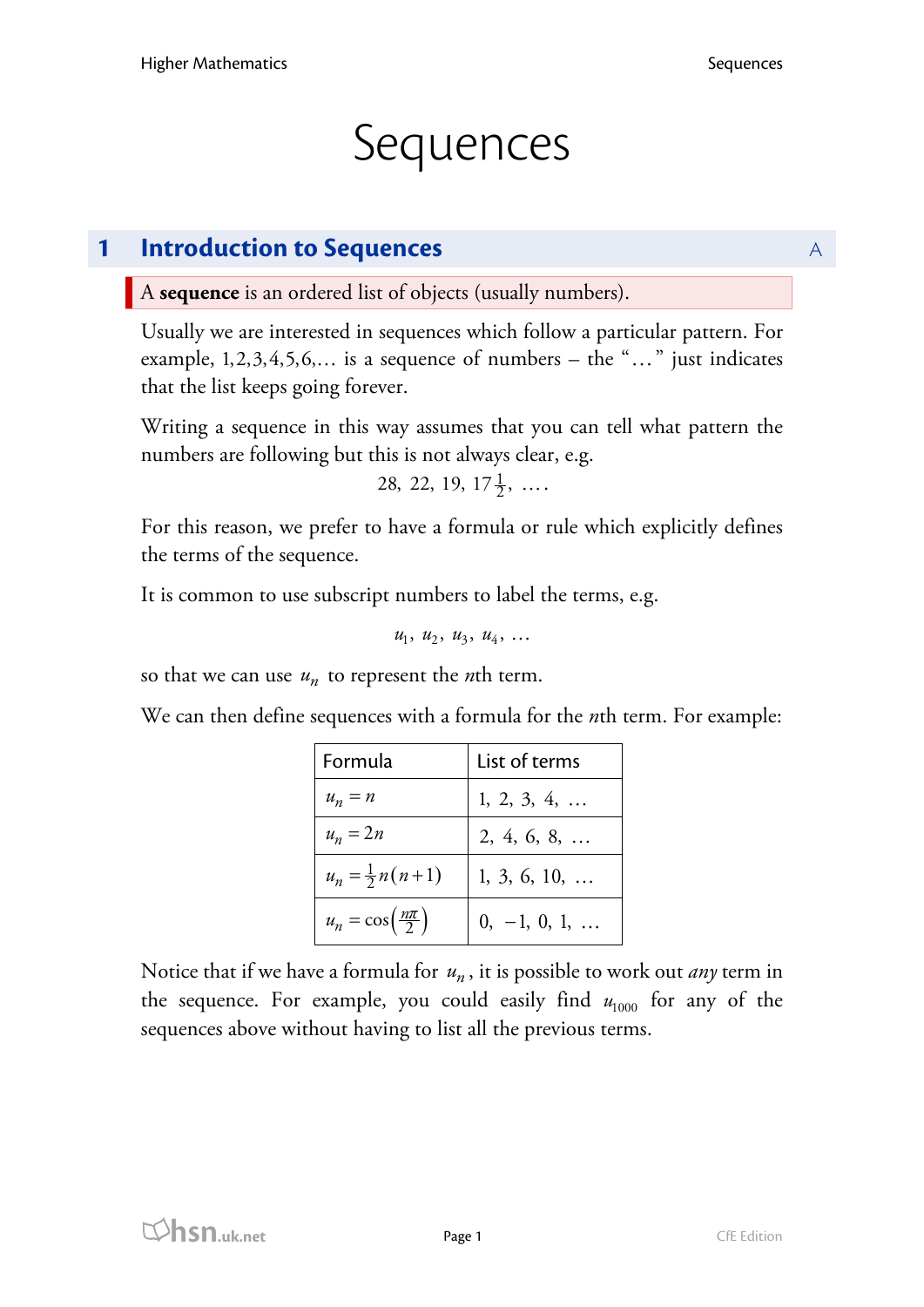### Recurrence Relations

Another way to define a sequence is with a **recurrence relation**. This is a rule which defines each term of a sequence using previous terms.

For example:

$$
u_{n+1} = u_n + 2 \ , \ u_0 = 4
$$

says "the first term  $(u_0)$  is 4, and each other term is 2 more than the previous one", giving the sequence  $4,6,8,10,12,14,\ldots$ 

Notice that with a recurrence relation, we need to work out all earlier terms in the sequence before we can find a particular term. It would take a long time to find  $u_{1000}$ .

Another example is interest on a bank account. If we deposit £100 and get 4% interest per year, the balance at the end of each year will be 104% of what it was at the start of the year.

$$
u_0 = 100
$$
  
\n
$$
u_1 = 104\% \text{ of } 100 = 1.04 \times 100 = 104
$$
  
\n
$$
u_2 = 104\% \text{ of } 104 = 1.04 \times 104 = 108.16
$$
  
\n
$$
\vdots
$$

The complete sequence is given by the recurrence relation

$$
u_{n+1} = 1.04 u_n \text{ with } u_0 = 100,
$$

where  $u_n$  is the amount in the bank account after *n* years.

#### **EXAMPLE**

The value of an endowment policy increases at the rate of 5% per annum. The initial value is £7000.

(a) Write down a recurrence relation for the policy's value after *n* years.

- (b) Calculate the value of the policy after 4 years.
- (a) Let  $u_n$  be the value of the policy after *n* years.

So  $u_{n+1} = 1.05 u_n$  with  $u_0 = 7000$ .

(b)  $u_0 = 7000$ 

- $u_1 = 1.05 \times 7000 = 7350$
- $u_2 = 1.05 \times 7350 = 7717.5$
- $u_3 = 1.05 \times 7717.5 = 8103.375$
- $u_4 = 1.05 \times 8103.375 = 8508.54375$

After 4 years, the policy is worth £8508·54 .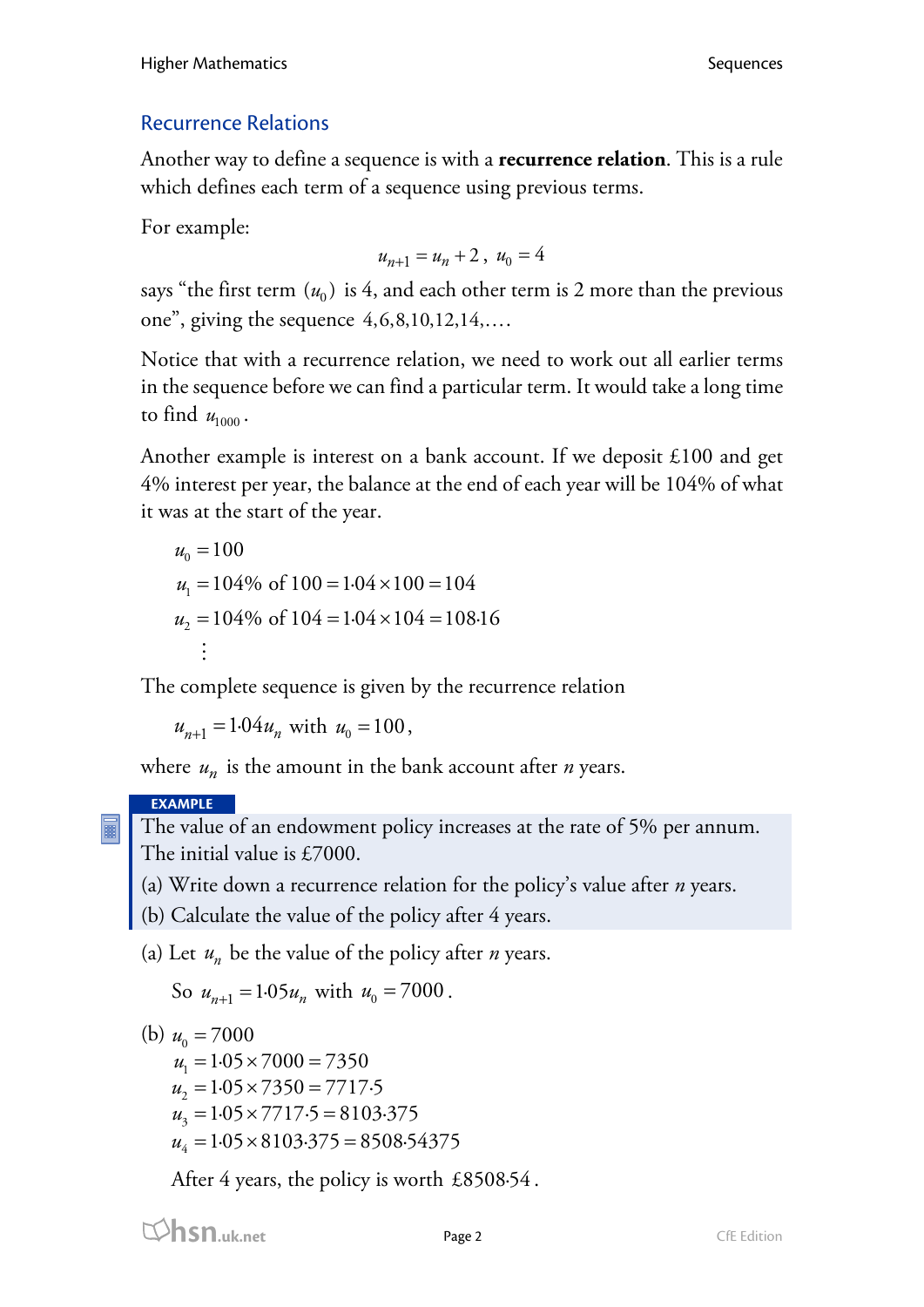## **2 Linear Recurrence Relations** A

In Higher, we will deal with recurrence relations of the form

 $u_{n+1} = au_n + b$ 

where *a* and *b* are any real numbers and  $u_0$  is specified. These are called **linear recurrence relations** of order one.

#### Note

To properly define a sequence using a recurrence relation, we must specify the initial value  $u_0$ .

#### **EXAMPLES**

- 1. A patient is injected with 156 ml of a drug. Every 8 hours, 22% of the drug passes out of his bloodstream. To compensate, a further 25 ml dose is given every 8 hours.
	- (a) Find a recurrence relation for the amount of drug in his bloodstream.
	- (b) Calculate the amount of drug remaining after 24 hours.
	- (a) Let  $u_n$  be the amount of drug in his bloodstream after  $8n$  hours.  $u_{n+1} = 0.78u_n + 25$  with  $u_0 = 156$

(b) 
$$
u_0 = 156
$$
  
\n $u_1 = 0.78 \times 156 + 25 = 146.68$   
\n $u_2 = 0.78 \times 146.68 + 25 = 139.4104$   
\n $u_3 = 0.78 \times 139.4104 + 25 = 133.7401$ 

After 24 hours, he will have 133.74 ml of drug in his bloodstream.

2. A sequence is defined by the recurrence relation  $u_{n+1} = 0.6 u_n + 4$  with  $u_0 = 7$ .

Calculate the value of  $u_3$  and the smallest value of *n* for which  $u_n > 9.7$ .

$$
u_0 = 7
$$

$$
u_1 = 0.6 \times 7 + 4 = 8.2
$$

$$
u_2 = 0.6 \times 8.2 + 4 = 8.92
$$

$$
u_3 = 0.6 \times 8.92 + 4 = 9.352
$$

The value of  $u_3$  is 9.352

$$
u_4 = 9.6112
$$

$$
u_5 = 9.76672
$$

The smallest value of *n* for which  $u_n > 9.7$  is 5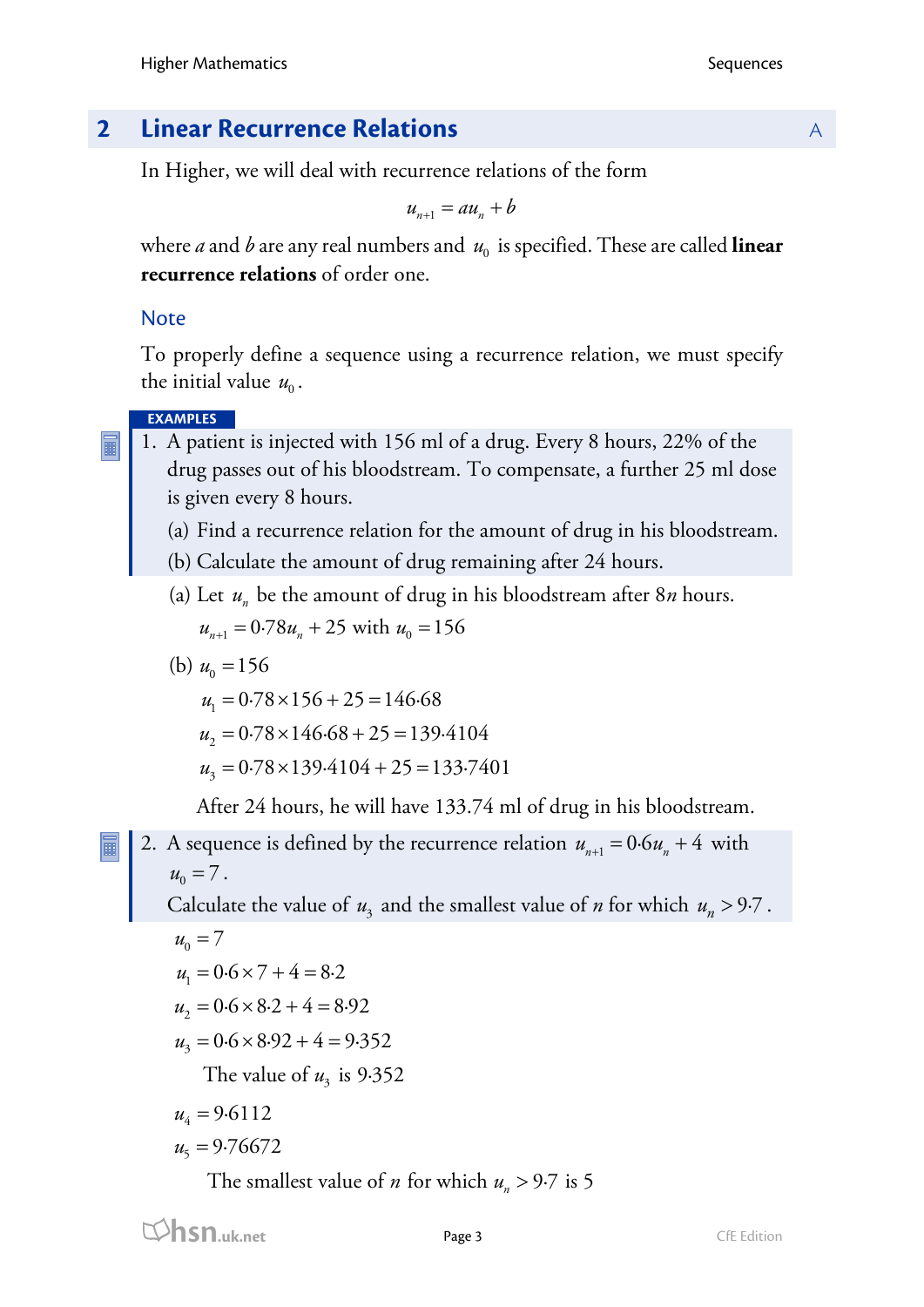#### *Using a Calculator*

Using the ANS button on the calculator, we can carry out the above calculation more efficiently.



## **3 Divergence and Convergence** A **A**

If we plot the graphs of some of the sequences that we have been dealing with, then some similarities will occur.

#### **Divergence**

Sequences defined by recurrence relations in the form  $u_{n+1} = au_n + b$  where  $a < -1$  or  $a > 1$ , will have a graph like this:





#### **Convergence**

Sequences defined by recurrence relations in the form  $u_{n+1} = au_n + b$  where  $-1 < a < 1$ , will have a graph like this:

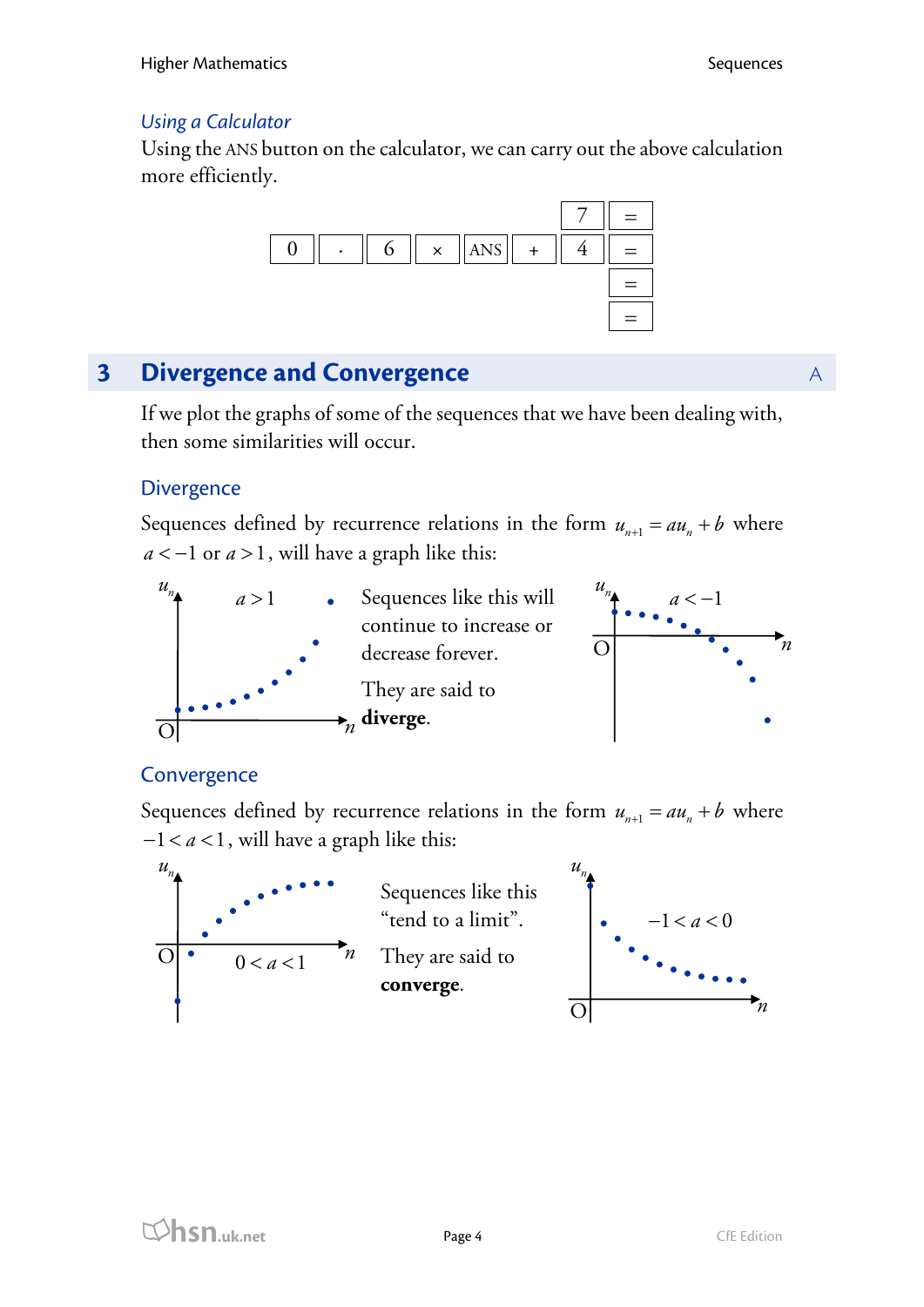## **4 <b>The Limit of a Sequence** A **A**

We saw that sequences defined by  $u_{n+1} = au_n + b$  with  $-1 < a < 1$  "tend to a limit". In fact, it is possible to work out this limit just from knowing *a* and *b*.

The sequence defined by  $u_{n+1} = au_n + b$  with  $-1 < a < 1$  tends to a limit *l* as  $n \rightarrow \infty$  (i.e. as *n* gets larger and larger) given by

$$
l=\frac{b}{1-a}.
$$

You will need to know this formula, as it is not given in the exam.

#### **EXAMPLES**

1. The deer population in a forest is estimated to drop by 7⋅3% each year. Each year, 20 deer are introduced to the forest. The initial deer population is 200.

- (a) How many deer will there be in the forest after 3 years?
- (b) What is the long term effect on the population?

(a) 
$$
u_{n+1} = 0.927 u_n + 20
$$
  
\n $u_0 = 200$   
\n $u_1 = 0.927 \times 200 + 20 = 205.4$   
\n $u_2 = 0.927 \times 205.4 + 20 = 210.4058$   
\n $u_3 = 0.927 \times 210.4058 + 20 = 215.0461$ 

Therefore there are 215 deer living in the forest after 3 years.

(b) A limit exists, since  $-1 < 0.927 < 1$ . where  $a = 0.927$  and  $b = 20$ 1 20  $=\frac{20}{1-0.927}$  $= 273.97$  (to 2 d.p.).  $l = \frac{b}{1-a}$  where  $a = 0.927$  and  $b =$ 

#### **Note**

Whenever you calculate a limit using this method, you must state that "A limit exists since  $-1 < a < 1$ ".

Therefore the number of deer in the forest will settle around 273.